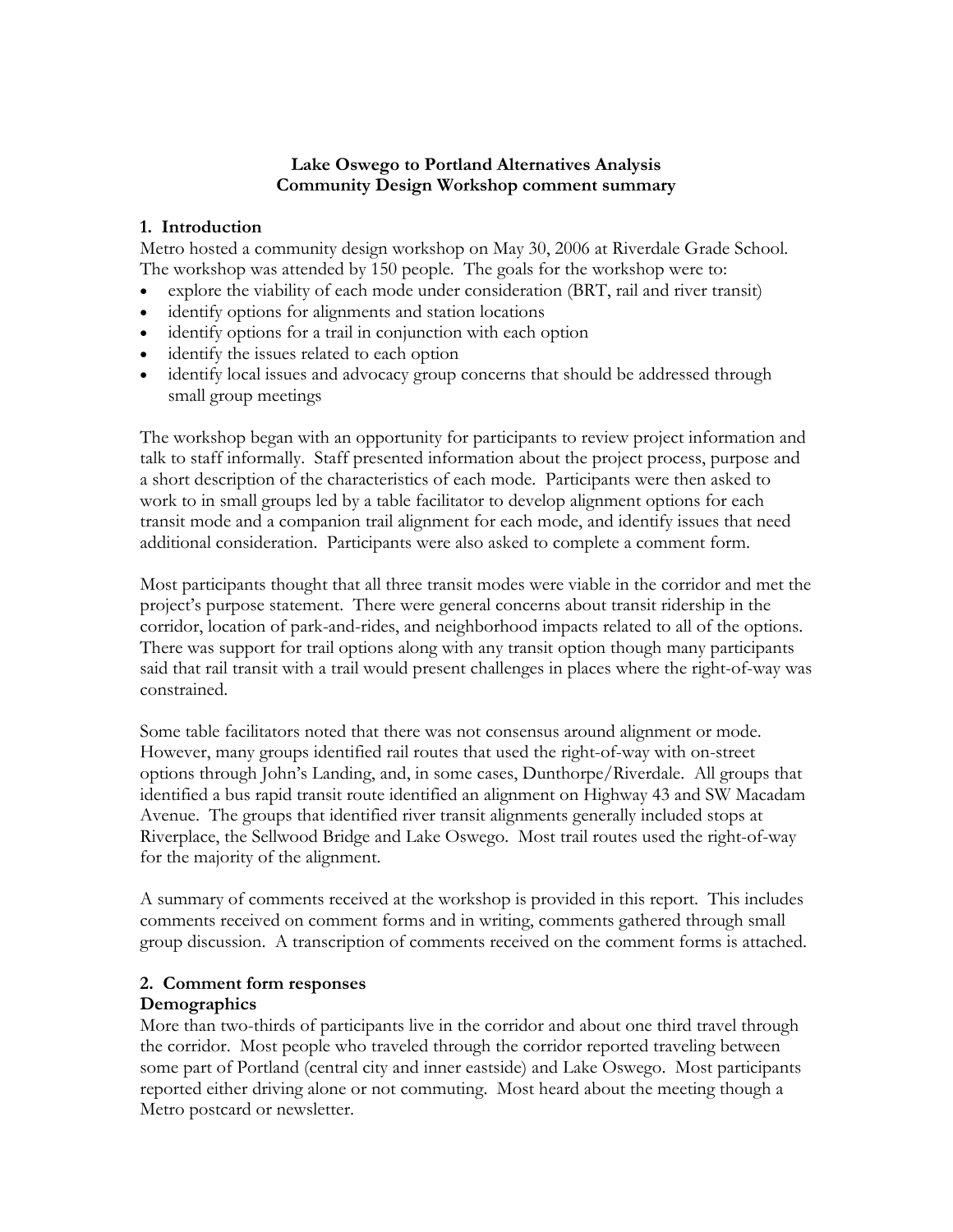

*How viable do you think bus rapid transit is for the corridor?*

#### **Bus rapid transit**

More than 70% of participants said that bus rapid transit was definitely viable or possibly viable in the corridor. Almost 60% said it met the project's purpose statement. Those who supported additional study of bus rapid transit in the corridor said it was flexible, had low capital costs and had fewer impacts on residential neighborhoods.

About 20% said it was not viable. The same proportion said that it did not meet the project's purpose statement. Concerns about bus rapid

transit included noise, ridership and the efficiency of running additional buses on Highway 43 and SW Macadam Avenue which are already congested.

#### **River transit**



*the corridor?*

More than two-thirds of participants said the river transit was definitely or possibly viable. About 40% said it met the project's purpose statement. Those who supported additional study of river transit in the corridor said the river was currently underutilized for transportation, that it would be an attraction or a community amenity, that it would have fewer impacts on residential communities, and that it could offer express service. These people also cited examples of successful water transit systems in other cities.

More than 20% said that it was not viable and about one-quarter of participants said it did not meet the project's purpose statement. Concerns included noise, environmental impacts, access to the stops and parking. People also suggested that it might be slow and that it would be more of a tourist attraction than a transit option.





*corridor?*

About two-thirds of participants said rail transit was viable in the corridor and nearly as many said it met the project's purpose statement. Those who supported additional study of rail transit said that the transit should use the existing right-of-way, rail was more pleasant than buses and it would offer a faster trip than a bus on congested Highway 43.

Almost 30% said that rail transit was not viable in the corridor and about the same proportion said that it did not meet the project's purpose *How viable do you think rail transit is for the* statement. Concerns included impacts to existing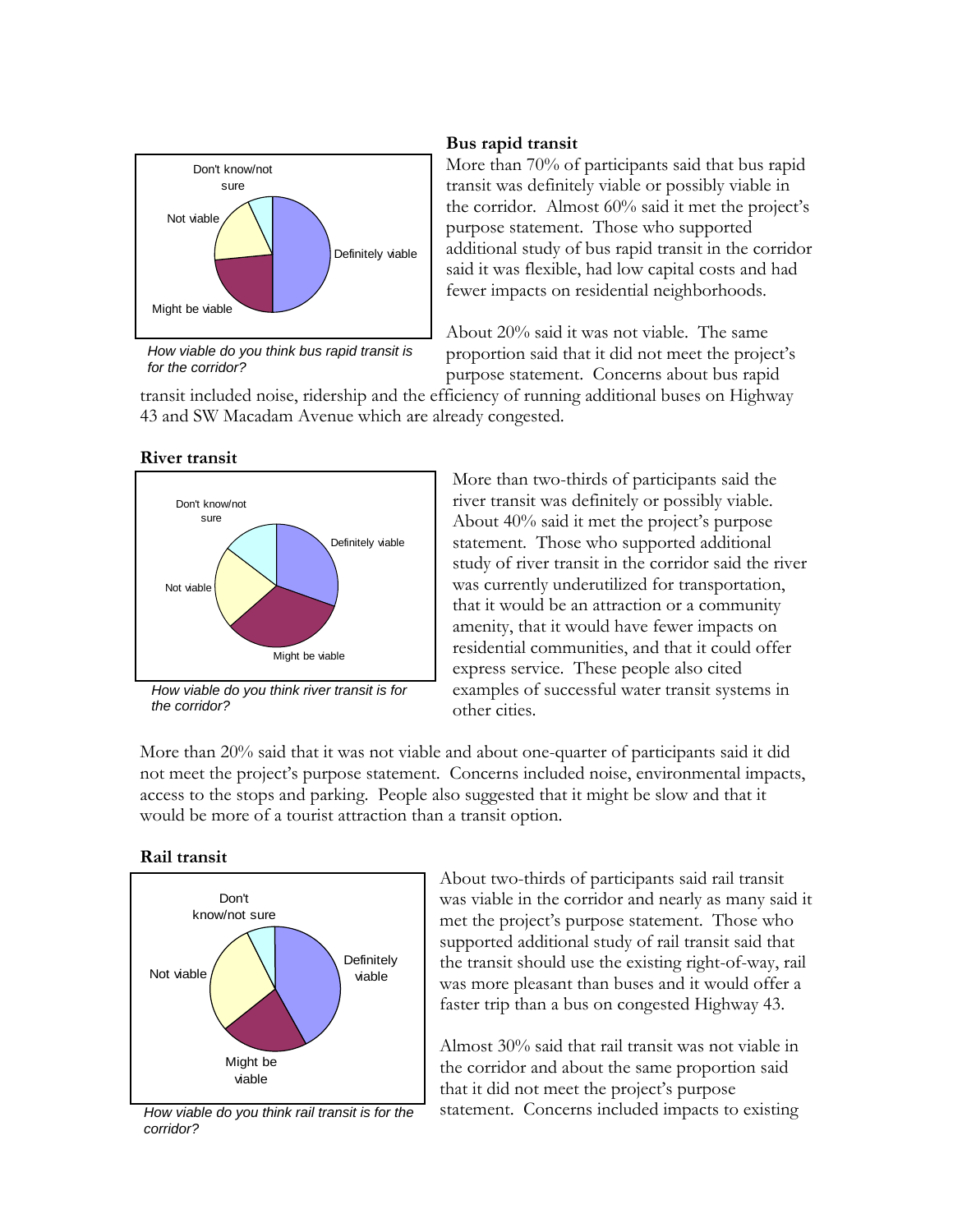residential neighborhoods, safety, noise and ridership. The proximity of the existing rail right-of-way to existing homes was a frequently noted concern.

### **Multi use trail**

Most people thought that the multiuse trail could be compatible with any transit option. Many participants expressed support for the trail options along with or independent of transit. Many participants stated that ther e was not a safe walking or biking route from Portland to Lake Oswego today and that one was needed. Concerns about the trail included security and privacy for residents along th e right-of-way.

## **No build option**

Most participants thought that an improve ment should be made in the corridor. Less than ten percent of participants suggested that nothing be done.

## **Other comments**

Participants also raised other comments and concerns. Most of these comments were related to process and the importance of public input in the decision-making process. Many other comments suggested that the corridor ought to be expanded to consider options that served West Linn and Oregon City or crossed the river to connect to Milwaukie Light Rail.

## **3. Comments from small group discuss ions**

### **Bus rapid transit (BRT)**

Many groups developed BRT alignments th at used SW Macadam Avenue and Highway 43 between Portland and Lake Oswego. Two groups developed an alternative route that used Terwilliger Street and Barbur Boulevard.

Identified station locations included SW Nebraska Street, SW Nevada Street, SW Miles Street, SW Gibbs Street, SW Taylors Ferry Road, Sellwood Bridge, SW Radcliffe Street, SW Greenwood Street, SW Pendleton, SW Nevada, SW Midvale Street, E Avenue, A Avenue, SW Bancroft Street, SW Riverwood Street, SW Military Road, Willamette Park and SW Terwilliger Street.

Other comments and suggestions included:

- build a mini-transit mall at SW Moody Street for transition between bus and streetcar
- do not place stops through Dunthorpe because houses are too far from the road
- create a bus bypass at the Sellwood Bridge
- use a reversible lave for HOV and bu ses
- do not place stops in the most conges ted areas
- give buses signal priority
- build shelters at bus stops
- construct sound walls along route
- fix intersection at Highway 43 and A and B avenues in Lake Oswego
- continue rapid bus to West Linn

### **River transit**

Groups suggested routes from Riverplace to Foothills Park with docks at South Waterfront, Willamette Park and the Sellwood Bridge. One group suggested starting farther north with a stop at the Steel Bridge. Several group su ggested a stop in Milwaukie. Two groups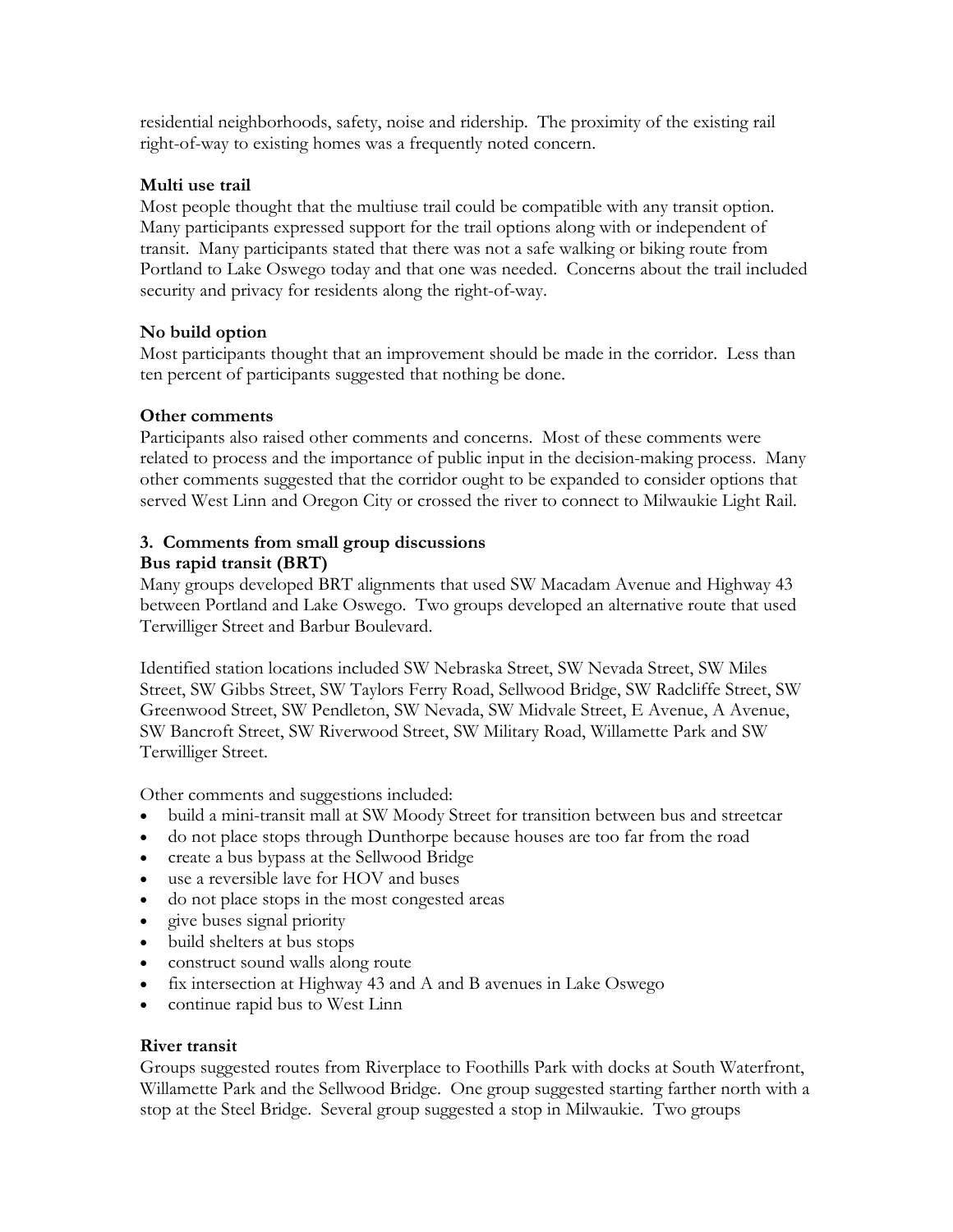suggested direct service from Portland to Lake Oswego. Other suggestions for stops included SW Gibbs Street, SW Sweeny Street, George Rodgers Park, SW Bancroft Street and Waverly Country Club.

Groups made the following suggestions and comments:

- river transit would free-up the Willamette Shoreline right-of-way for a trail
- river transit would be less expensive because it would not require infrastructure

### **Rail transit**

Several groups suggested using the right-of-way with sections on SW Macadam Avenue (South Waterfront to SW Carolina Street) through John's Landing. Other groups suggested using right-of-way for the entire distance. Specific route suggestions included:

- create an on-street rail couplet through John's Landing to allow for double track
- use Highway 43 from SW Carey Street to south of the tunnel
- use Highway 43/Macadam Avenue for the entire route
- terminate streetcar at SW Miles Street, SW Taylors Ferry Road the Sellwood Bridge or Willamette Park.

W Pendleton Street, SW California Street, SW Miles Street, SW Nebraska Street, SW S Nevada Street, SW Military Road, SW Riverdale Street, SW Florida, SW Pendleton, SW Lowell Street, SW Riverwood Street, SW Briarwood Street and downtown Lake Oswego. Station locations included SW Bancroft Street, SW Hamilton Street, SW Boundary Street,

Other suggestions and comments included:

- spacing of rail stops should be dependent on bus service and balance access and speed
- prefer streetcar to light rail to allow room for rail with trail •
- extend streetcar using rail right-of-way Tualatin or Kruse Way
- extend rail to connect with commuter rail
- connect to Milwaukie light rail using rail bridge
- do not run rail through residential areas
- like rail options because they are not noisy or smelly
- concern about safety and access near homes
- abandon rail right-of-way from SW Lowell Street to the Sellwood Bridge
- build a new bridge south of the Sellwood bridge for bikes, streetcar and trucks
- catenaries would spoil the beauty of the area

## **Trail**

Many groups suggested a trail on the rail right-of-way. Variations included suggestions that the trail:

- use SW Riverwood Road to the tunnel (from where the right-of-way intersects with SW Riverwood Road)
- be split near SW Carolina Street with one trail using the rail right-of-way and one following the water's edge
- be split south of the Sellwood Bridge with one trail using the right-of-way and one (unimproved) though Power's Marine Park
- Follow a neighborhood route south of SW Military Road that would use Breyman Avenue/Edgecliff Road/Iron Mountain Boulevard/SW Glen Street and return to the right-of-way at SW Underhill Road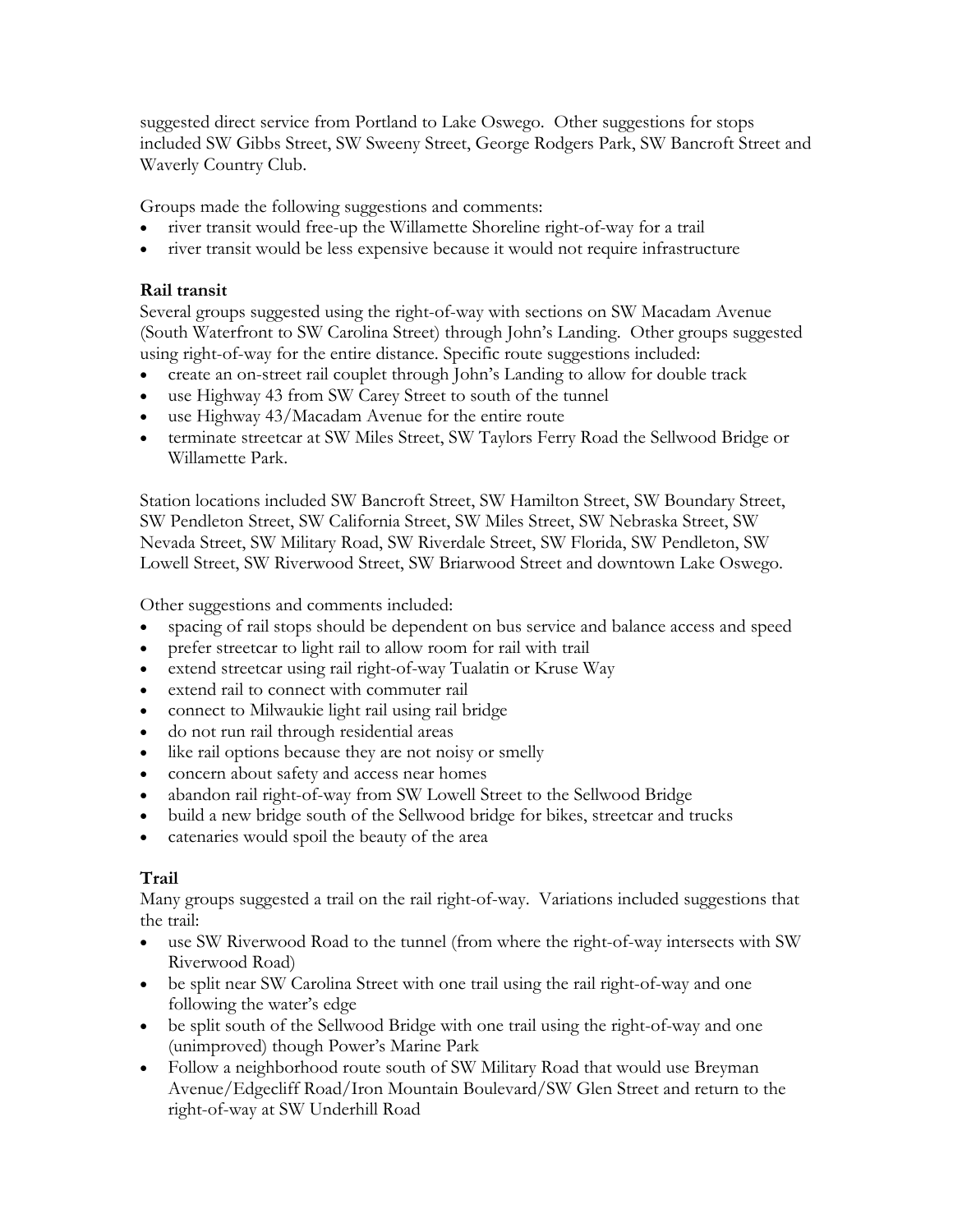Other comments and suggestions included:

- widen existing Willamette Greenway bike path and raise speed limit
- need a safe bike and pedestrian crossing from the cemetery to the Sellwood Bridge
- continue bike path on Highway 43 south of the Sellwood Bridge
- use Highway 43 south of the cemetery
- build a bike and pedestrian bridge across the Willamette River to tie into the Springwater Corridor Trail
- convert right-of-way to a trail
- need to separate bikes and pedestrians on existing greenway trail
- construct restrooms
- bikes and trains should share the tunnel with a fence between them
- connect trail to Milwaukie via the railroad bridge
- connect to SW Miles Street to SW Taylors Ferry Road and up to SW Corbett Street.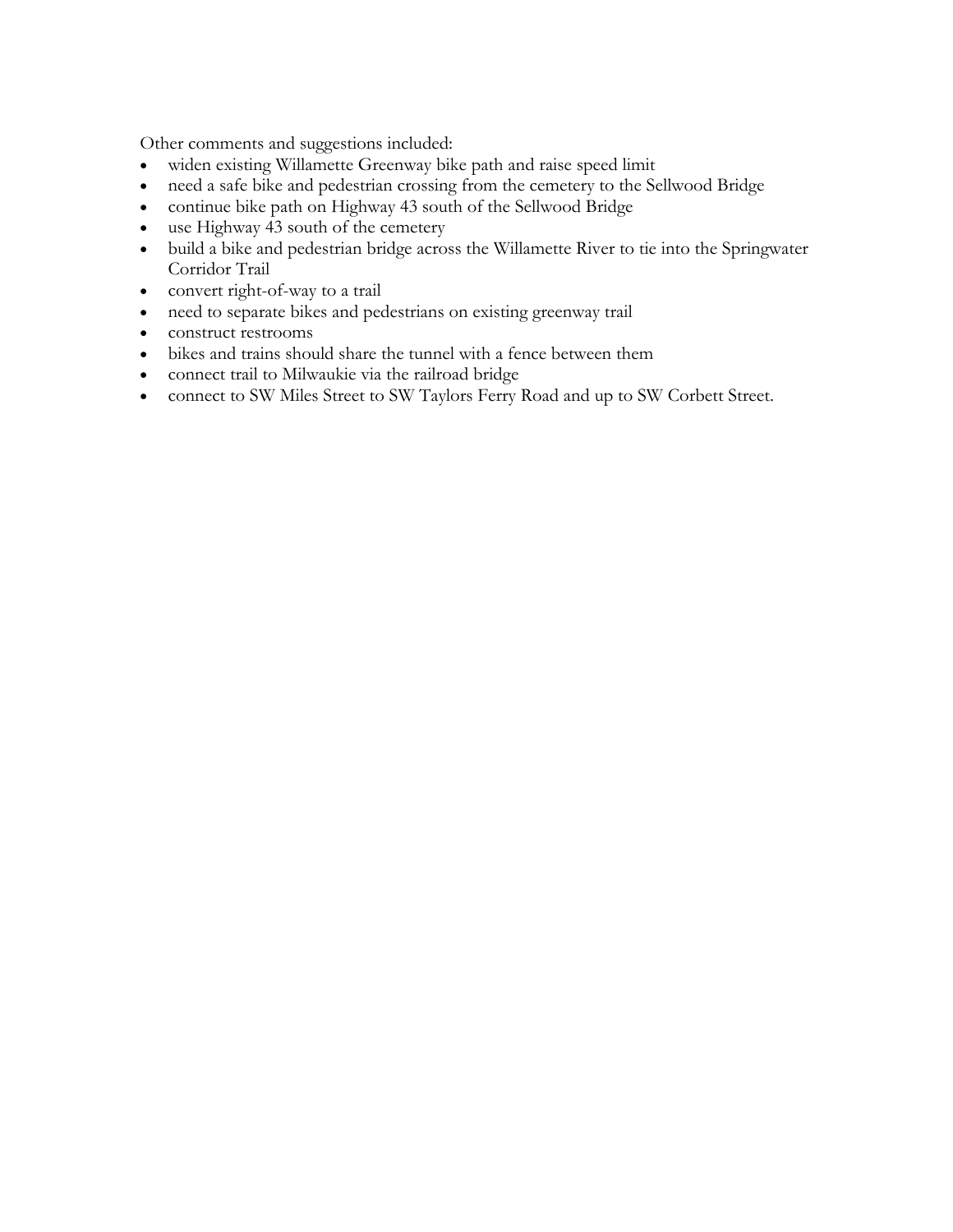## **Attachment A Transcription of butcher paper comments**

Ide as and concerns

- Safety (big problem many driveways now cross rail line. Bike/Pedestrian safety on 43 also a problem now.)
- Links to and impacts on existing transit
- Privacy
- Right-of-way width
- Park-and-ride size and location
- Bike and pedestrian connectivity
- Parking and traffic impacts
- Speed and reliability of rail
- Likelihood of transit use by corridor residents (none)
- Priority of safe bike trail at least as high as rail (some agreed with this and some disagreed)
- If funding constrained, could trail be built first? (some agreed with this and some disagreed)
- Single track, or dual?
- Actually work to reduce traffic counts along 43/State Street. Car may increase car trips if high density housing develops at transit modes (i.e. foothills).
- Share the tunnel with a streetcar and bikes
- Tale advantage of our existing asset of the right-of-way as match for federal funding
- Maximize use of buses on Hwy. 43: use priority signals, queue jumps, add busses at peak hours, turn out lanes, reversible lanes.
- DO not increase accessibility to Lake Oswego for the unfortunate "bad elements" of our society (e.g. loiterers at Pioneer Courthouse Square, homeless on Springwater Corridor).
- Do not jeopardize our health with overhead power lines, static, magnetic fields, etc.
- NOISE! Put it where the riders want to go
- Timeline for decision
- Lack of scope not inclusive of all concerned
- Cost
- Taking of private property (measure 37)
- Express buses from West Linn/L.O to Portland
- Safe biking and walking-will help take some traffic off 43-know I already do this
- Provide microphone for attendees at future meetings
- I bike commute daily-I'd use it!
- Do not support Lake Oswego's plans at Foothills
- Just another Beaverton Round
- No to Sewer Plant decommission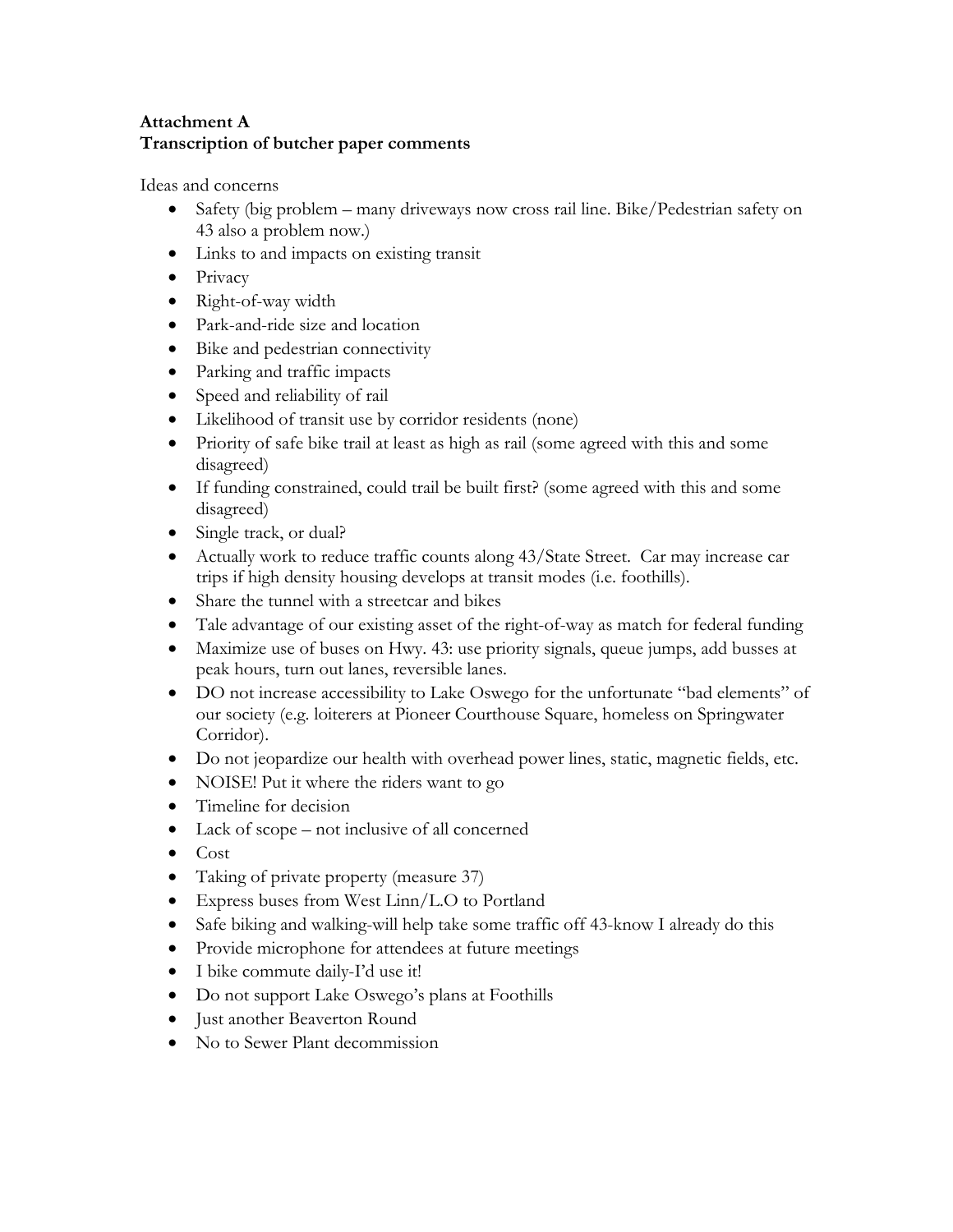| <b>DEMOGRAPHICS</b>                                                        |                                 |
|----------------------------------------------------------------------------|---------------------------------|
| Do you live, work or own a business in the corridor?                       |                                 |
| Live                                                                       | 62                              |
| Work                                                                       | 4                               |
| own a business                                                             | Most Portland to LO<br>$\Omega$ |
| Travel through                                                             | 21                              |
| How do you usually commute?                                                |                                 |
| Transit                                                                    | 14                              |
| <b>Bike or Walk</b>                                                        | 14                              |
| Carpool                                                                    | 4                               |
| Drive alone                                                                | 34                              |
| Don't commute                                                              | 23                              |
| How often do you take transit, bike or walk instead of a trip in your car? |                                 |
| daily                                                                      | 24                              |
| weekly                                                                     | 24                              |
| monthly                                                                    | 12                              |
| rarely                                                                     | 29                              |
| How did you hear about tonight's meeting?                                  |                                 |
| Newsletter or postcard                                                     | 52                              |
| Word-of mouth                                                              | 15                              |
| Newspaper                                                                  | 4                               |
| <b>BTA</b>                                                                 | 6                               |
| Email                                                                      | 3                               |
|                                                                            |                                 |

### **BUS RAPID TRANSIT**

| How viable do you think bus rapid transit is for the Lake Oswego to Portland corridor? |    |  |  |
|----------------------------------------------------------------------------------------|----|--|--|
| Definitely viable                                                                      | 43 |  |  |
| Might be viable                                                                        | 21 |  |  |
| Not viable                                                                             | 17 |  |  |
| Don't know/not sure                                                                    | 6  |  |  |

#### How well do you think bus rapid transit meets the project's Purpose Statement?

| Very well           | 33 |
|---------------------|----|
| OK.                 | 12 |
| Not well            | 16 |
| Don't know/not sure | 17 |

#### **Co mments in support of BRT**

Least cost option. Proper marketing to LO commuters would lead to increased ridership, better frequency, better weekend service, etc. Buses are good Already works well, just need more ridership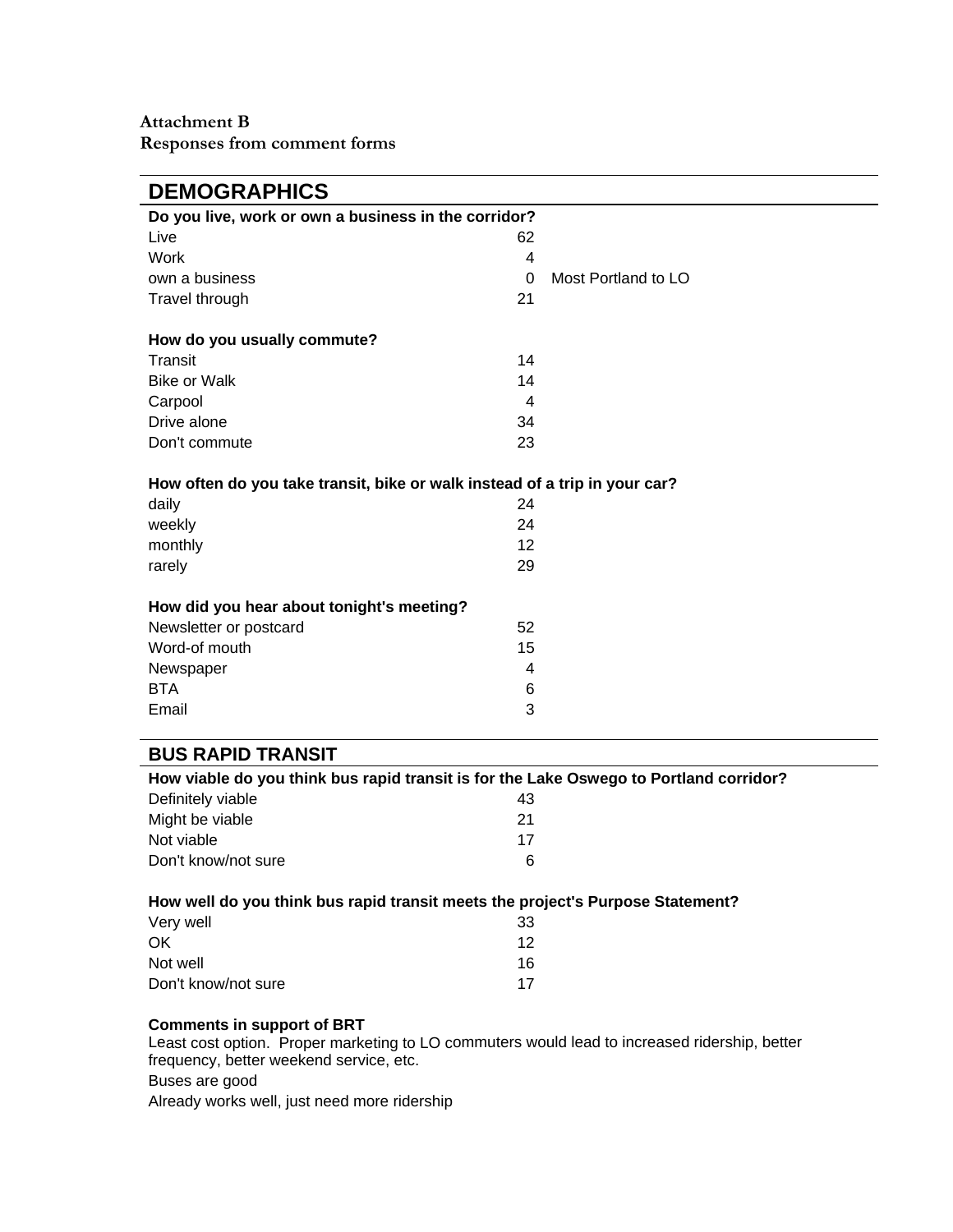With South Waterfront coming there will be more people in the northern area-- more congestion. Public transit is needed.

Buses traveling on existing roadway so (1) they are less expensive than rail or boat (2) they do not interfere with residential properties (3) buses are flexible in number and frequency and size. Because the infrastructure is basically in place. More shelters and pull-outs would be helpful but that's less expensive than a light rail system.

Flexible, low capital costs

Bus routes can change over time (poles, wires and tracks aren't needed) more or fewer buses can be added .

Provides flexibility, routes can be designed to serve various terminals in LO area, e.g. Kruse Way and West Linn. Massive infrastructure costs avoided, fragile residential and river environments will not be degraded, can disburse bus route on Barbur and Macadam, can be designed to server underserved communities and simultaneously provide more frequent service.

Many options re: buses, easy to add when volume up.

Bus is already a good option; BRT will improve and normalize service.

No impact on residential areas. Give priority to buses e.g. signals, turn outs, etc. Fill existing buses then add at peak hours.

Most cost effective

It will ease congestion on Hwy 43.

If it is available, people will use it

You already have the roads and easy access to the bus stops. You could gauge the number of buses by the number of riders.

Except south bound near Sellwood in afternoon and entering LO, traffic moves pretty well

We need more and more BRT as the South Waterfront and OHSU need workers.

Provides local service

Uses mostly existing structures, a more efficient solution than car traffic.

It doesn't require excessive land acquisition because most of the required land is publicly owned. The buses are already running through the corridor.

Moves the people who actually will use public transportation.

Low cost. Brings large numbers to PDX without disruption of neighborhoods flexibility

Can extend to West Linn

Same-cheap, efficient, buses are most energy efficient transportation.

I love it!

Like the idea of bus usage, new versions are very good and probably get better.

Great idea! Easy to access locations when in PDX or LO.

The bus system we have not is great, why not make it faster and better?

We may need streetcar and rapid bus in HOV-dedicated lane, especially for people who live south of the streetcar route and especially if there is no park and ride built for streetcar.

Would need two lanes in AM and two lanes in PM and make extra lane HOV as well as connectivity to streetcar, streets and pathways.

This BRT seems most viable as it is the least invasive to existing infrastructure in the area. There is simply inadequate space for LRT.

#### **s and comments opposing BRT Question**

It seems sit would be subject tot traffic jams as it is today.

Current bus transit is difficult to get the LO and West Linn public to use the existing transit due to geography, culture and economics of the places (gas prices may change some of this)

. There are lots of car trips to downtown Portland. Effectiveness depends on convenience to stops

Unfortunately busses also clog the road and are slowed by the traffic as well.

We need it! Would love to see more people take mass transit if it were there; I think people would use it. Bus is good, though it often slowed by congestion. Biking can be just as fast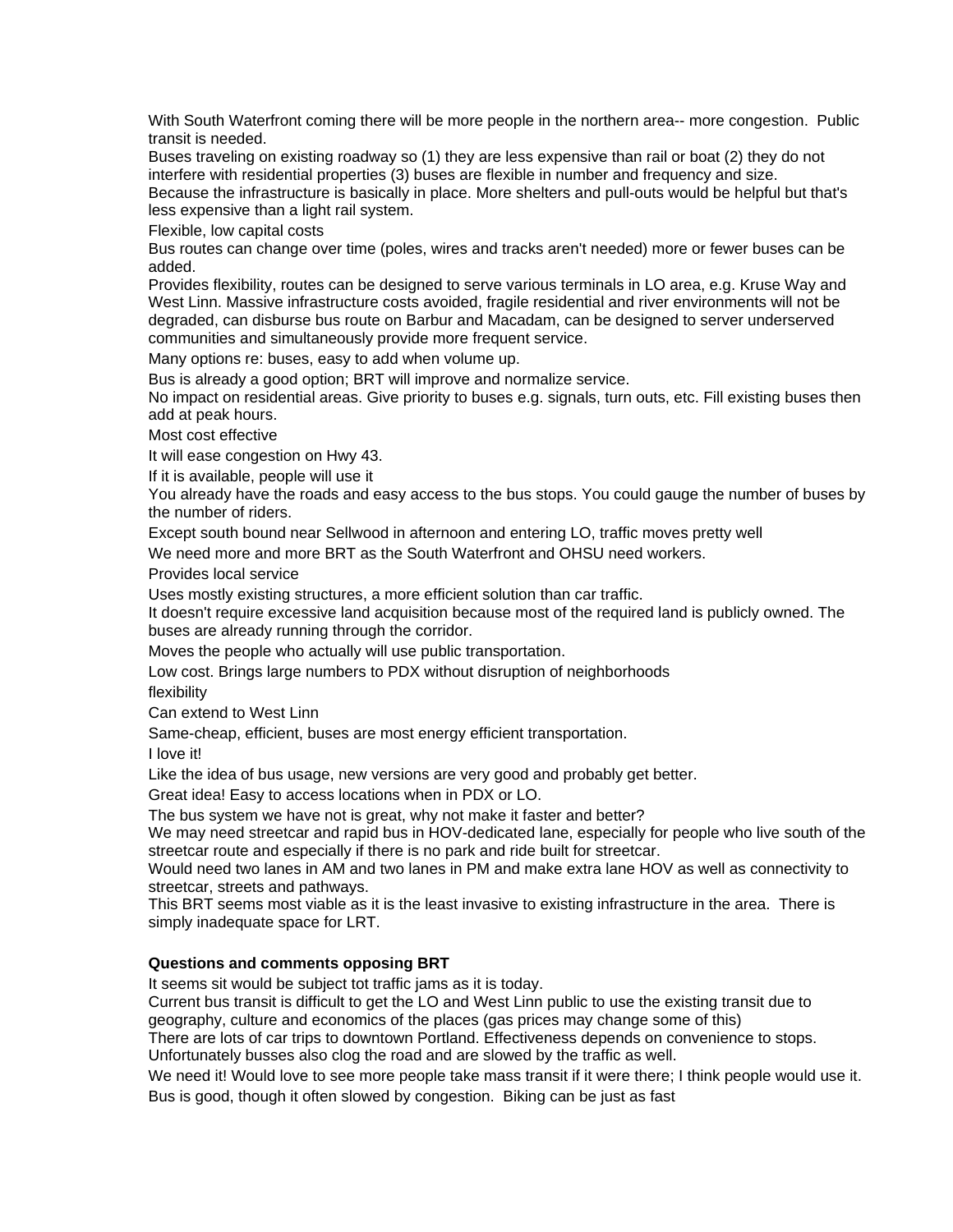Road is already too crowded.

Macadam is already pretty backed up with traffic, Can't get more lanes without spending big bucks. I've heard that LO'ers are more likely to use LRT than bus -- LRT apparently has more cache

Would need to build additional local bus routes in LO to encourage public transit usage.

Snob factor against buses.

I already ride the bus occasionally, but find it doesn't have the frequency of service or speed of service I'd like. BRT Would have to offer something significantly better.

LO residents might resist leaving the Mercedes at home.

People don't like to ride buses. Buses pollute and are noisy. I prefer rail

Too many stops along the way to be rapid, too much traffic to be rapid

The current bus system currently works just fine.

limitations of Hwy 43

Traffic on Hwy 43 will bog it down.

I don't think a lot of people will take the bus

Any transit option must be faster than the traffic jam on Hwy 43 every day during rush hour. I don't believe bus rapid transit can do that. No place for park and ride. Buses do not go through many neighborhoods. More scheduling needed

No room to expand

Traffic is already bad; buses get caught in traffic congestion.

Potential riders from the area are not interested in leaving autos behind.

I don's see enough gain by allowing better signal stops. Also a lot of people don't like the bus.

LO people don't ride the bus and if they did where would they park?

Won't work. Not enough population using the bus.

I don't know if it would meet commuter's needs. I don't know if LO people would use it. A study should be conducted. Park and ride?

Where are you going to fit them in an overcrowded corridor when they are most needed - during rush hour?

Bus caught in traffic on afternoon commute is excruciating.

Because without a total redesign of the area you probably can't get much more on Macadam Ave. Not as good as LRT. Unless BRT attracted a critical mass of riders would still have congestion on 43 that would discourage BRT use

Since BRT uses existing streets, it seems like it would meet goals to minimizing community inputs and leverage existing infrastructure. But would it come often enough? Be fast enough?

The current system is not overcrowded and works fine right now.

It does not enhance our neighborhood character in any way. It is not conducive to economic development.

Express buses? Make buses more available, may be necessary to do a PR campaign, more evening and weekend runs.

How can you make a lane for buses if you can't widen the road? It won't be rapid; it will be stopped in traffic.

too many stops

Best option, lowest cost, targets those who need public transport option. Most people in the corridor are affluent and will NOT use public transportation of any form.

May not be a permanent solution. Benefits are ease of development. Bus traffic could run up Terwilliger to decompress Macadam

Sharing the road with cars really isn't viable.

Noisy

Not a good option i.e. fuel. Not enough room for cars and bikes, not suitable for high speed buses. BRT is very expensive; limited priority on ROW due to narrow sections

Bottleneck w/ Portland's Waterfront development Sellwood Bridge N.

Gasoline dependent.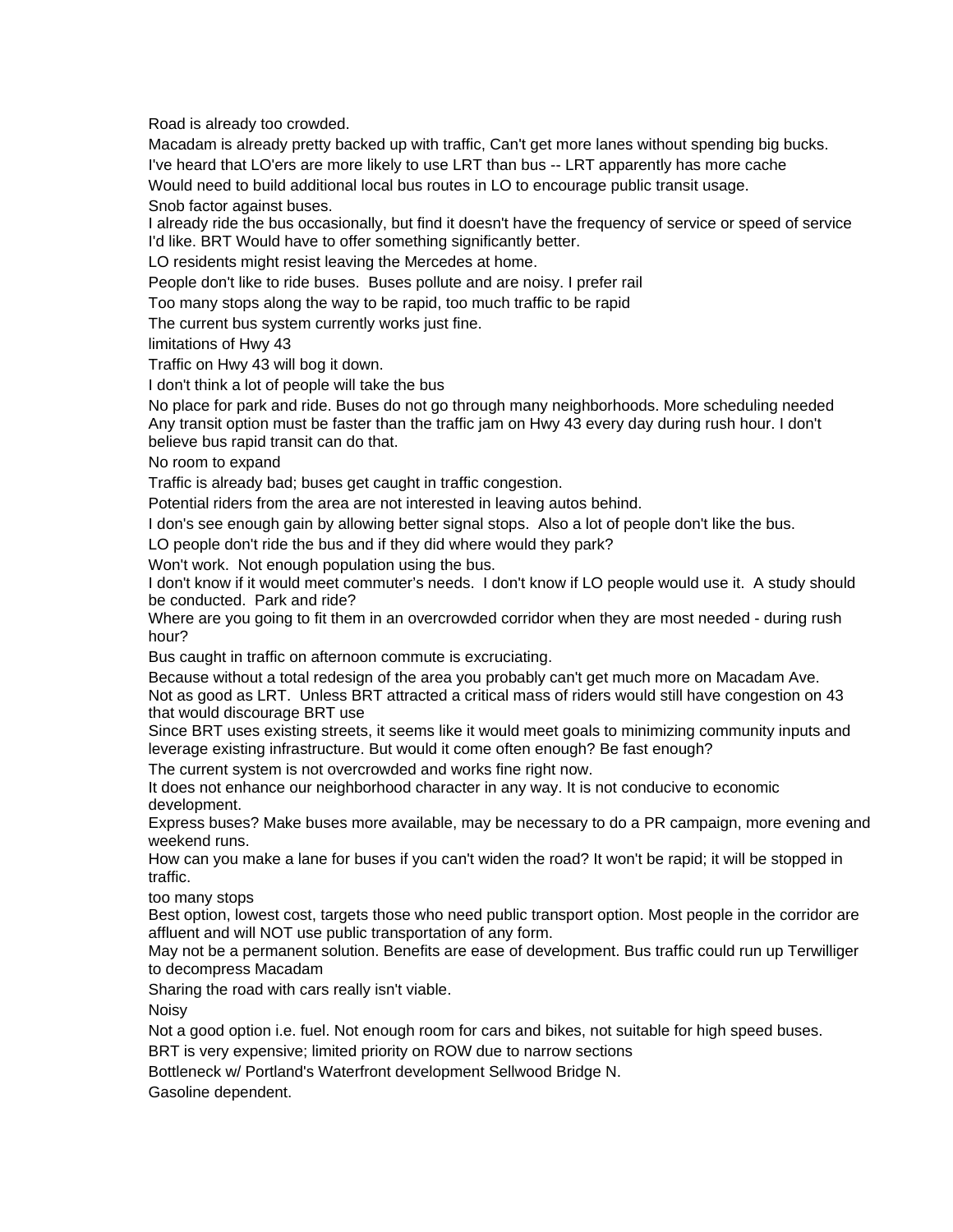I don't think buses will reduce traffic on 43 much

It is smelly, loud, unpleasant.

Congestion would make that a poor choice.

Since buses are subject to flow of traffic why would a driver or commuter leave their car behind unless there is not parking available at their destination?

commute hours, but it seems like the cheapest, lowest impact option to pursue. I live right on Hwy 43. I hate the idea of increased bus service and lane direction changes at peak

Would really study various bus concepts, types, size, frequency, bus shelters and stops. Probably the least investment and smallest impact on existing homes condos and businesses.

### **RIVER TRANSIT**

| How viable do you think river transit is for the Lake Oswego to Portland corridor? |                     |    |  |
|------------------------------------------------------------------------------------|---------------------|----|--|
|                                                                                    | Definitely viable   | 27 |  |
|                                                                                    | Might be viable     | 29 |  |
|                                                                                    | Not viable          | 20 |  |
|                                                                                    | Don't know/not sure | 13 |  |

#### How well do you think river transit meets the project's Purpose Statement?

| Very well           | 21 |
|---------------------|----|
| OK                  | 11 |
| Not well            | 22 |
| Don't know/not sure | 29 |

#### **Comments in support of river transit**

Works well in the Bay area, Sydney Harbor and other areas on waterways.

Gas costs

I think people would enjoy it.

sure seems that the river is underutilized as a transportation corridor

like the idea as an alternative and seasonal

River is underused since there are no longer tug boats using it.

Needs to pick up passengers in Oregon City, West Linn, LO and John's Landing. Needs to move rapidly like boats in Vancouver & Victoria BC

Express runs only and would require coordination with other forms of feeder systems.

I think this option has immense appeal, it uses one of Portland's greatest assets.

This could be an important solution to providing transportation in an already overcrowded corridor.

Attractive route with light use. Have landing areas both in LO and PDX

Free, already available "water highway;" could be extended to Oregon City

This mode of transportation works well in river communities on east coast and Asia.

Creates a new concept with little disruption to neighborhoods.

River has lots of room.

Water transit is very successful from Marin County to SF. I think the same could be done from LO to PDX.

Low impact on residents, clear of traffic, can put stops that meet current rail/stet car transit stops. Can run rapid links as well as local stops.

Express boats from LO to S Waterfront not sure there are enough potential riders in between, could also Removes commuters and vehicles from Hwy 43, less disruption of neighborhoods through Macadam. Provide a tourist attraction. Needs a park and ride in LO and a shuttle from Waterfront park in PDX.

run local boats like in Italy.

Those at our table thought a ferry to LO would be great and people could take their bikes. We think if the ferry should go from Waterfront Park to the Ram Pub dock in LO.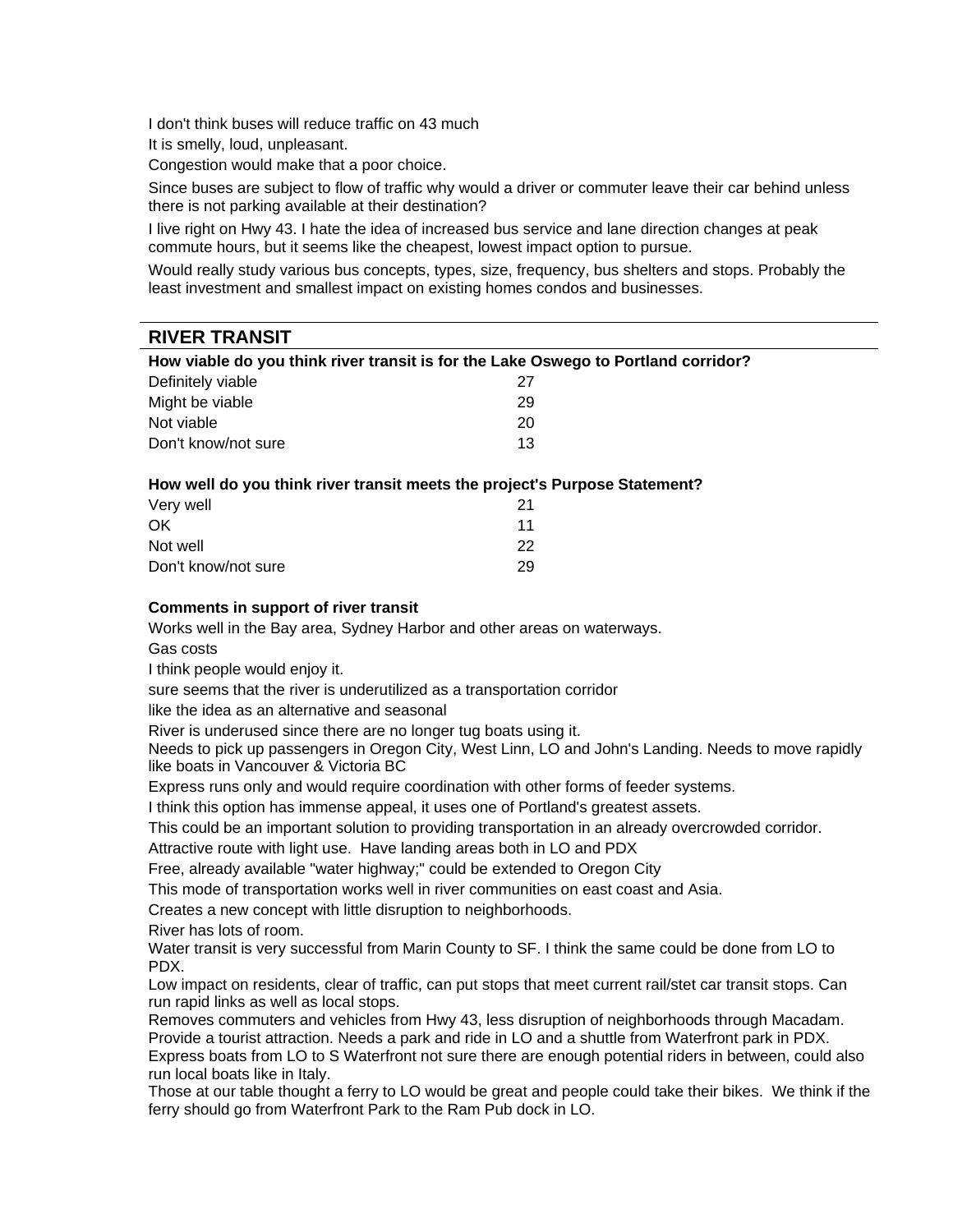LO people would use this more. How many people do you propose will use this? Seems it could be less complicated to implement.

Seems that boats would work well to transport people between LO and Portland and there are probably not that many people in between LO and John's Landing who will use mass transit.

At least it is being considered!

Perhaps slower but would likely gain traffic because of scenery etc.

We should definitely explore.

Would definitely reduce Hwy 43 congestion

and car travel times. Reduce s the PDX parking problem for shoppers and office workers Relatively limited costs in construction. Time from LO in rush hour probably a fourth of the present bus

Fast, reliable, no impact on land, you need a park and ride

The cost would be low. Would be unique transit experience.

It meets the needs of transporting people to and from PDX. A novel idea and creative.

People like being on water.

This is a non-evasive system (unlike the tram) and would be fun for residents and tourist alike. It is the only option which reduces impact to Macadam and thereby to residential neighborhoods which border Macadam. Any option which includes widening Macadam or increasing traffic density will negatively impact bordering residential neighborhoods.

This form of transit works well in many other cities (Sydney Australia for one) and the ferries on Puget Sound.

IT could be rapid. People could take their bikes. Our current bus fares could decide on fares and or transfers to other transportation. Many people would ride it just to see the scenery.

The river is a natural transportation corridor, doesn't need rails. Minimum impact on residential and river environments.

#### **Questions and comments opposing river transit**

don't take the river as transit

I think the cost of fuel might make it difficult and the access to the river is limited so one would have to use alternative methods to get there. There would have to be a large parking area, which may not be feasible in regards to available space, the city owns and it just completed a park that would probably be the location of the dock.

I have a concern about water quality and noise

Pollution, bank erosion, river not wide enough

What's the point? And think about all the increased safety measures! Insurance, boater right of way, etc. yikes.

I am not sure how many people will actually take it and my experience in other areas is that it tends to be very expensive.

Would probably be similar to a trolley- a tourist curiosity rather than a commuting option

Most of the property along the Willamette is privately owned, so it would be expensive to develop. speed, cost, transfers

Limited access and infrequent service.

It's a joke. Best left for the tourist. You really can afford to put a park and ride on very high volume property?

Because of getting people to the boat from the road is logistically complex. Too much money.

No parking for large numbers of cars, would increase traffic through LO

River/bank erosion

gasoline dependent

loud-affects fish and wildlife, staging areas limited to PDX and LO

Same problem as bus plus river access is an inconvenience, slower travel time, probably more expensive fare.

I do not know if residents will drive to transit park and rides and the feasibility of providing adequate parking for the river for river transit.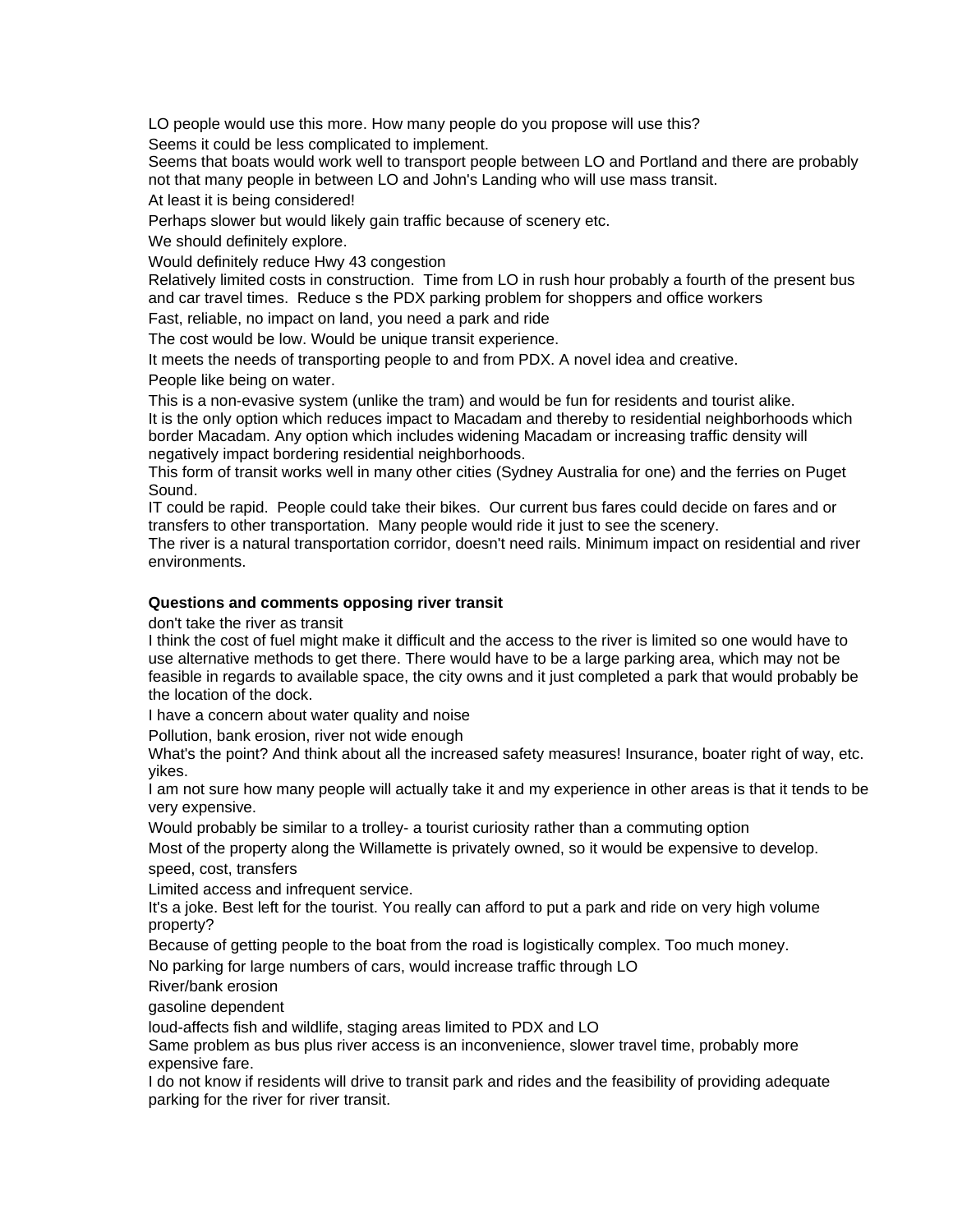Lower Willamette a superfund site. -Possibility of oil spills?

If it was done in a way that made it fun -- maybe.

#### wake

I think the boat speed would be too slow. Park and ride- where? Would people use it?

Never heard of taking a boat to work or school, sounds like a pastime not transportation.

I don't think many people will ride it.

Finding suitable property for development of transit stations is problematic. It sounds in theory but implementation would prove difficult.

slow

Will not have much connectivity if express; if not express, pretty worthless in terms of time savings. Pipe dream

Access to river makes it a poor choice.

It is not convenient enough to get people out of their cars.

Boats are fun for pleasure rides, but I don't think they could possibly have the frequency and speed to make them more attractive than the bus. Just doesn't offer better mobility.

Too few stops. River entry points would be limited. Would have to develop LO and Portland dock areas and shuttle transportation to existing transportation networks.

Would river transit be privately owned or state/city/metro operated?

Not enough volume, costly to riders

### **RAIL TRANSIT**

| How viable do you think rail transit is for the Lake Oswego to Portland corridor?                                                                                                                              |    |  |  |
|----------------------------------------------------------------------------------------------------------------------------------------------------------------------------------------------------------------|----|--|--|
| Definitely viable                                                                                                                                                                                              | 37 |  |  |
| Might be viable                                                                                                                                                                                                | 18 |  |  |
| Not viable                                                                                                                                                                                                     | 25 |  |  |
| Don't know/not sure                                                                                                                                                                                            | 6  |  |  |
| How well do you think rail transit meets the project's Purpose Statement?                                                                                                                                      |    |  |  |
| Very well                                                                                                                                                                                                      | 36 |  |  |
| OK.                                                                                                                                                                                                            | 10 |  |  |
| Not well                                                                                                                                                                                                       | 24 |  |  |
| Don't know/not sure                                                                                                                                                                                            | 10 |  |  |
| <b>Comments in support of rail transit</b>                                                                                                                                                                     |    |  |  |
| Rail and river are my top choices as alts to Hwy 43. Need P&R or good bus service to terminals and                                                                                                             |    |  |  |
| stops                                                                                                                                                                                                          |    |  |  |
| High speed option bypassing traffic                                                                                                                                                                            |    |  |  |
| People like to ride MAX. Is quick, clean, comfortable                                                                                                                                                          |    |  |  |
| Infrastructure in place already; dedicated route exists<br>Removes vehicle traffic from Hwy 43; reduces pollution overall; provides multimodal options; intelligent<br>option; minimizes environmental impacts |    |  |  |
| Faster than cars and cleaner, better scenery                                                                                                                                                                   |    |  |  |
| Streetcar is accepted by public. Neighbors are used to rails in place.<br>Buses don't sell well in LO/West Linn. Speed would be better than buses, smoother, easier to read while<br>commuting                 |    |  |  |
| Only if access to stops is comprehensive and service is frequent.                                                                                                                                              |    |  |  |
| Done right it avoids the highway congestion                                                                                                                                                                    |    |  |  |
| Already existing ROW.                                                                                                                                                                                          |    |  |  |
| Adds a new transportation line in addition to road.                                                                                                                                                            |    |  |  |

Dedicated right of way. Not competing with autos on 43. Can be fast.

Not competing with cars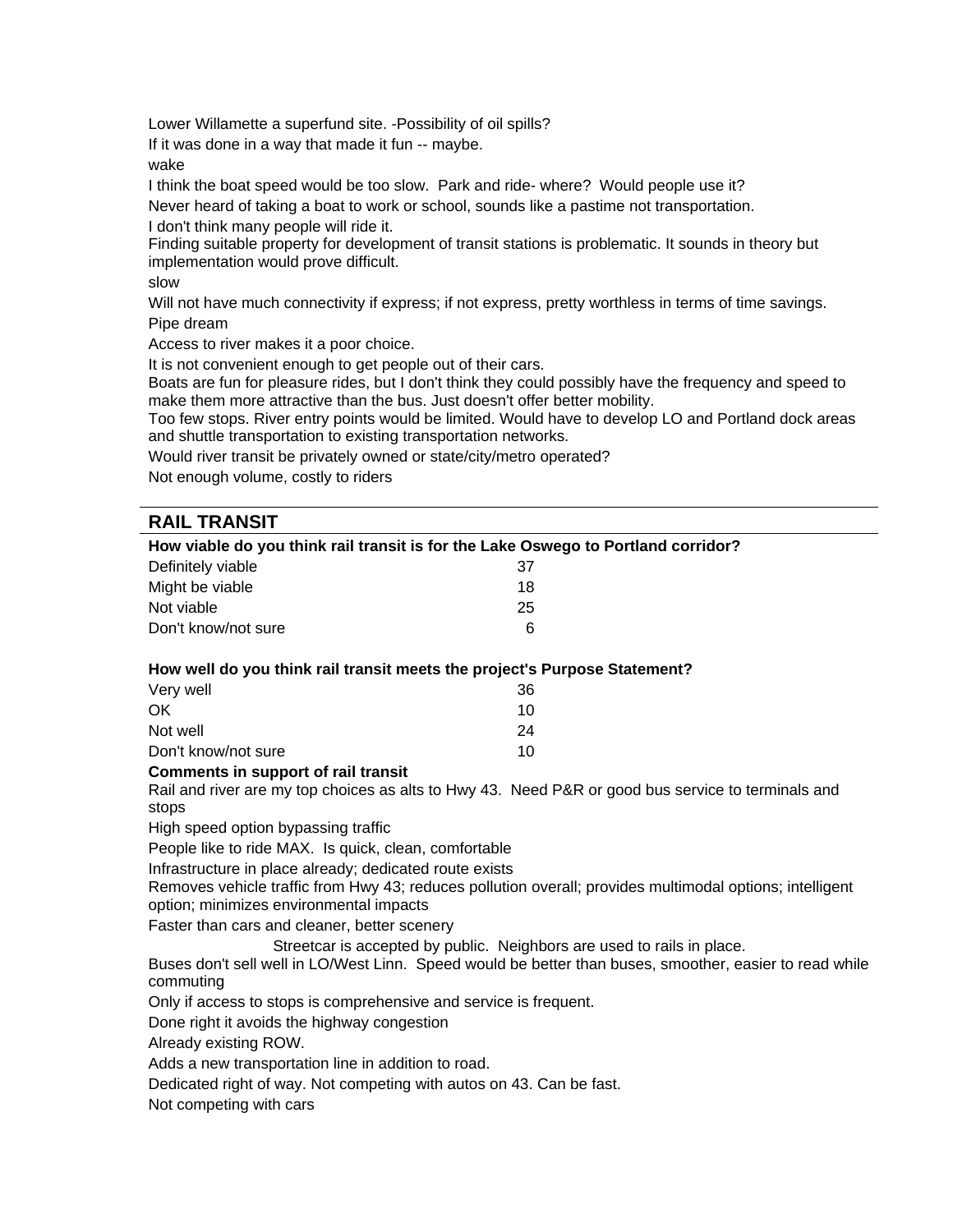We have to right of way with the trolley already, let's improve upon that. It would increase property value do to less dependence on cars.

Existing row, area acceptances, lowest cost per passenger over time.

Existing tech, right of way

Already have tracks in place, safe, fast, pretty quiet. Off the road, minimal exhaust issues.

Rail can be fast, quiet and takes advantage of the fantastic opportunity we have wit the existing right of way.

Rapid, quiet, efficient

I would really like to see light rail between LO and Portland.

Again this becomes a tourism attraction as well.

makes sense

Tracks are there. People like train. Faster than the bus.

Corridor exists already in public ownership, connects town centers.

I think it is more pleasant and as result more people would ride it.

Other rail projects seem to have been viable and popular.

It should share the corridor with the other modal means and the ROW might not be large enough to handle both.

More acceptable to citizens, infrastructure already there, residents can't say they didn't know there were tracks running by their property

It moves people more efficiently

As long as it's done right.

It would ease traffic congestion on 43.

Because it will facilitate rapid movement of so many people through a corridor which can hardly accept any more motor vehicle traffic, despite the continued influx to the area.

It enhances neighborhood character more than buses do and it would definitely support economic development, based on its impact in other areas of the PDX metro region.

Rail service supports TOD well and would presumable have faster/ more frequent service than existing bus service. But it is costly and slow to build. BRT might offer more bang for the buck.

It might relieve congestion on Hwy 43 which is poor during peak commuting times. It would need to be quiet since it would go through neighborhoods and have minimal stops to ensure the commuting time would meet the user's needs.

If you put the rail in the existing Macadam corridor it would work, you could raise it.

Now is the time to implement a rail system-- think big! The future with more people commuting to City **Center** 

It will help LO people to more easily get to downtown PDX

transportation. Large park and ride facility at rail terminals in LO Would rather have street car on Macadam. Cuts down on car access forcing public to consider public

I like riding the trolley in NW where I live now and would probably ride rail to work if it were available. Could be great if run along the road. Least impact on residences. If you can dedicate a lane for a bus you could dedicate a lane for a tram. Still an issue with traffic.

Our table was dominated by just a few people (against any use of right of way) who live on the track. I think if it was put to a vote it would be an easy yes for the streetcar from LO to Portland.

We have the line waiting to be used. It will alleviate congestion on Hwy 43. Concerned about legal issues related to rail only on the shoreline.

You should seriously consider the original plan for the RR tracks at John's Landing. Plan as approved by the city in 1973-74 called for the RR to bend out from Willamette Sailing Club to Macadam. The tracks were there and have since been removed.

#### **Questions and comments opposing rail transit**

don't take rail

Right of ways cost to have a real system, depends on system

I really worry about transit parking

I think that this will require much greater expense and engineering than has been appreciated, it is seemingly no easier than widening Macadam in terms of home impacts and the added construction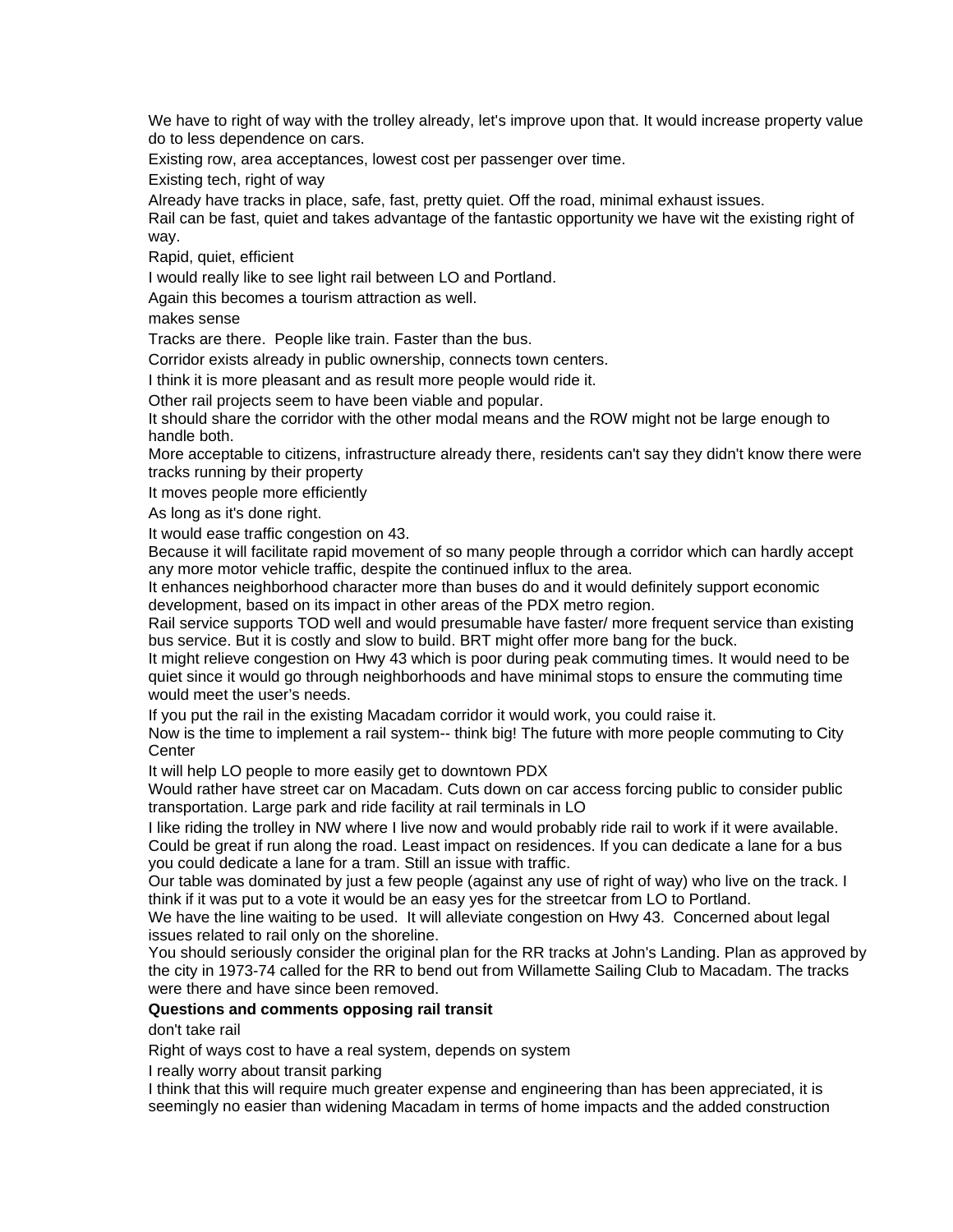required, and will be less used in this neighborhood than a wider 43 would.

Frequency? How far would it go? The parking facilities would need to be large. Bike paths to West Linn and City Hall are need.

Would take major upgrade to rail bed, trestle and tunnel.

High impact on residences along the river; need to run rail on road not through residential area and parks Light rail would need added ROW. Parking at stops?

There's the trolley. Don't need anything else. Residential area.

Too much noise and crime and traffic on our neighborhood streets to get to rail stops.

The LO to PDX would never create the large ridership to justify the expense of this grand project. I believe you have the wrong demographic to inconvenience the residents and businesses.

Lake Oswego people will always prefer their cars. Difficulty in getting to trail in LO (left turns are already very busy on State Street). Further breakdown of scenic shoreline and fine neighborhoods.

There is not rail ROW between John's Landing and LO that does not unreasonably interfere with residential property. The rail ROW through John's Landing unreasonably interferes with residential property unless it travels adjacent to Hwy 43 rather than on existing rail line.

The corridor width does not accommodate dual rail lines to allow for continuous north-south traffic. How will you run multiple cars in opposite directions when there is only room for one line??

Construction a light rail in the Willamette Shore trolley line will block access to the river. Not needed

Fixed rails can't be moved, very expensive to implement poles and wires, unsightly along a precious natural resource (the river) ruins it for everyone.

Rail is not viable on residential portions of Willamette River Trolley line however, on easement section (i.e. non-public sections) rail could be run on Macadam. Rail on Willamette Trolley line impairs river access destroys river access destroys residential portion.

Right of way issues. Cost to condemn houses. High cost to build. Tax payers would have to subsidize train.

Logistics would be really difficult, neighborhoods and homes disrupted.

Safety problems. Goes through park and homeowners property. Limited commuting possibilities, goes on to LO. Tunnel and trestle limit track.

Still doesn't address systemic problem of end to end commute basically requiring or preferring an auto. It is too crowded of a corridor to accommodate rail lines without destroying livability.

Rail transit would be too expensive with the hills and uneven terrain to LO

High impact on residences if use existing trolley line.

Will have maximum traffic and parking related impacts most particularly through the Macadam corridor. Limited number of trips due to single track

The current plan unreasonably interferes with residential property

Too much money with limited options to expand capacity.

More people could use rapid transit from Oregon City up the east side of the river to downtown. LO doesn't have the population to justify the expense/

If rail is run on some portions of Trolley Line it will destroy residential portions, impair and impede river commuter train to LO and damages portions of the corridor, it's not complementary to existing access and access to existing trails, impairs economic development on Macadam, becomes merely a development.

It does not consider the impact to neighborhoods. You are trying to squeeze an 1800 solution in 21st century idea.

Huge expense, not enough people in SW PDX will take a train.

Why a transit system to LO?

Affects the livability of the John's Landing area.

Misses the boat.

It will destroy our peaceful setting that now exists between the Ross and Sellwood Bridges for those who live there and those who use the west side of the river as a treasure for all.

Live next to route; concerned about noise, condemnation, privacy, etc.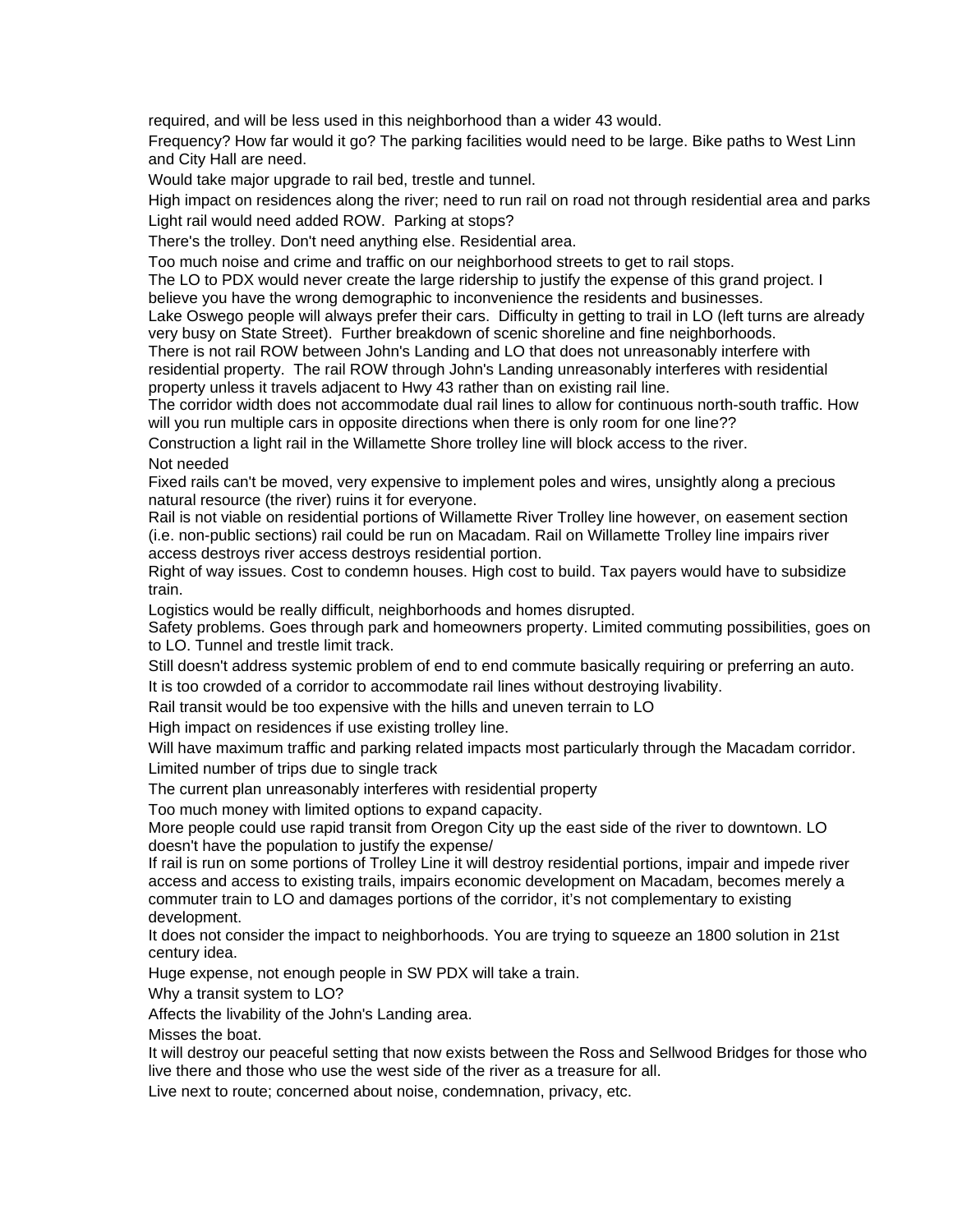Light rail is a dangerous mode of travel through a populated neighborhood. A silent killer. Number of pedestrians killed by Tri-Met light rail is unacceptable.

Need to go all the way to downtown; having to do bus transfers kills viability. Oregonians to tight to pay for this. If ridership does not materialize, negative public perception could sink next project. Market first-- create demand than you'll see people buy in.

I need a stop near Riverdale Road.

Need for park & rides.

Only concern with rail I have is the types of low life dirt bags that seem to haunt the transit mall and gangs riding the light rail. Will they be allowed into LO?

Biggest concern is will Tri-Met/Metro ensure transit police will be on board to ensure all passengers safety.

Concerned about potential for increased crime associated with rail transit entering/passing through our neighborhood

Current trolley line runs through a high value condo housing area in John's Landing on tracks that were supposed to be removed when our plan was approved by City Council in 1973-74. That promised abandoned right of way was supposed to be converted either to a walking trail or bike path.

noise, streetcar OK, maybe too slow

Impacts on people whose property it might go through.

Keeping trolley, increase schedules, decrease price. Then see if streetcar is viable.

Most commuters come from LO (over the Sellwood Bridge) Stops through the corridor will only slow down the rapid travel and highly impact local residential neighborhoods.

consideration though the residential property owners in the area. Besides very few people in LO would use a streetcar. I can guarantee if the planners who came up with the idea of running a streetcar though Noise! The trolley line is virtually feet from my home and "sound" barrier or foliage would block our river A streetcar adjacent to Macadam and over a new Sellwood Bridge would be a good idea. But one that travels along the current rail line through John's Landing is a ridiculous idea that fails to give due John's Landing on the existing rail actually lived in that area, this idea would never have been proposed. view. Ok if on Macadam

Putting unsightly poles and wires along a beautiful natural resources makes as much sense as putting a transformer in front of the Multnomah Falls, we must preserve Oregon's beauty.

**Safety** 

This project makes absolutely no sense. The demographics and expense do not fit. Rapid bus transit is the best solution.

Unless rail goes on Macadam it runs trough low density residential areas, people won't ride it.

Barbur makes more sense for rail. Park and rides are in existence. I would think you would have more options for development.

Placement of the rail transit route is of grave concern. Running the rail within unacceptable proximity to existing residential structures is unacceptable. What is the current east-west rider count? It hasn't solved the "26 dilemma." Running LRT through Willamette Park is dangerous and devastating to an existing park and park users. How would you handle parking and access along the line?

This is development pushed by LO, paid for by Portland. LO residents are not public transportation candidates. The rail will be a novelty, just like the trolley.

## **TRAIL MULTI-USE**

| Please share any comments about how<br>the trail fits with bus rapid transit. |    |  |  |
|-------------------------------------------------------------------------------|----|--|--|
| Compatible                                                                    | 18 |  |  |
| Don't know                                                                    |    |  |  |
| Incompatible                                                                  | 5  |  |  |
| Please share any comments about how<br>the trail fits with river transit.     |    |  |  |
| Compatible                                                                    | 16 |  |  |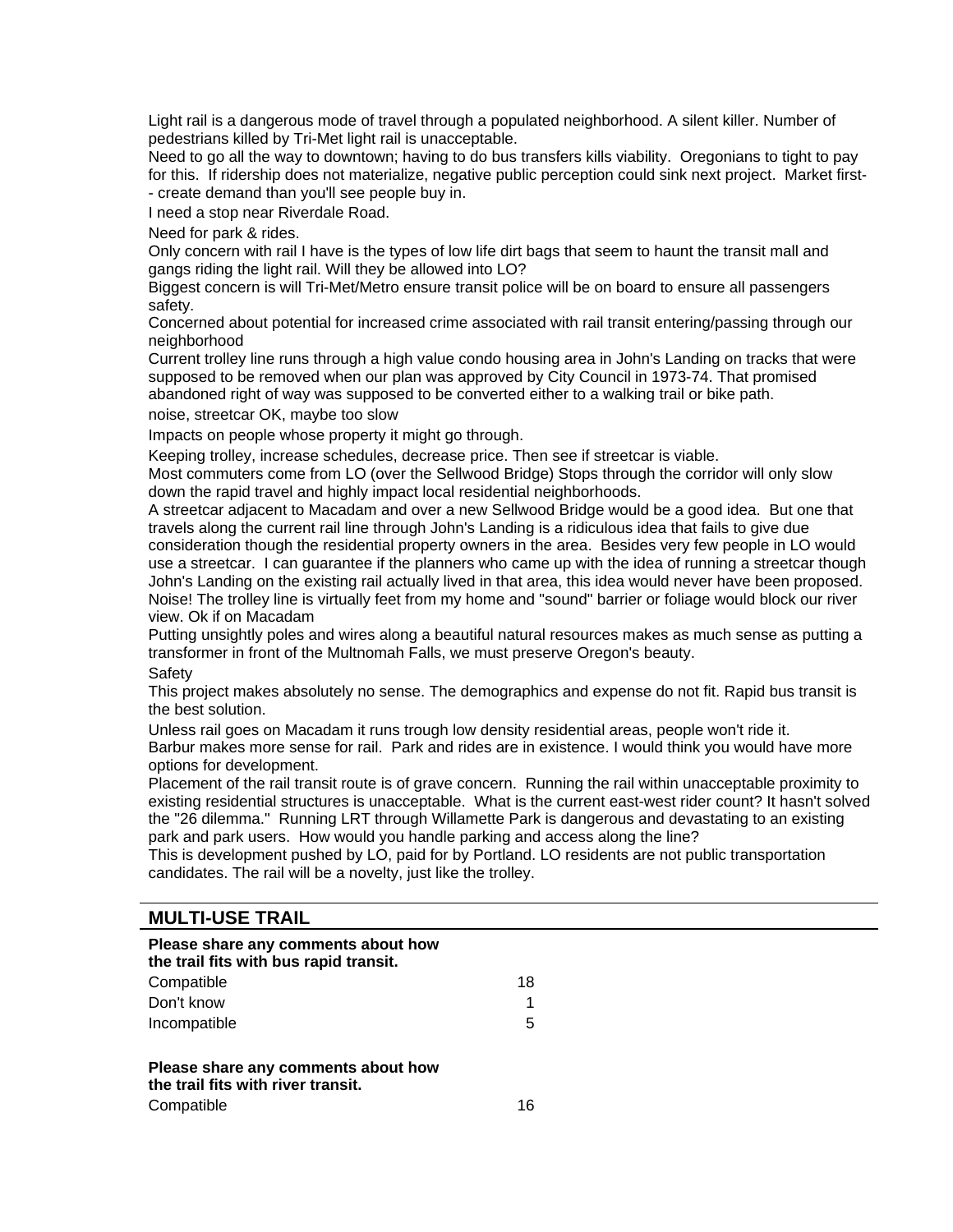| Don't know   |    |
|--------------|----|
| Incompatible | 16 |

#### **Please share any comments about how the trail fits with rail transit.**

| <u>the trail lits with rail trailsit.</u> |    |
|-------------------------------------------|----|
| Compatible                                | 19 |
| Don't know                                |    |
| Incompatible                              |    |

#### **Comments generally supporting trail options**

My highest priority is to get a multiuse trail to Portland. We need a safe bike route.

This comment form makes multi-use trail/bicycle commute look like an afterthought. Please seriously consider adding a good bike commute route between Portland and LO. It is not as far as prospective bike commuters would think.

Please build the trail first if possible

We are here tonight in support of a walking-biking path in the corridor.

I don't think Metro should not take on unnecessary projects just to help the construction interests. A bike path and trails could be built for less money.

I would like to see a bike path and pedestrian walk along the right rail/trolley. Add pedestrian bike lane to RR crossing in LO, could continue biking on the east side.

Bicycle/walking path is environmentally friendly.

Think about the bicycles.

Please put something paved for cyclists so we can avoid 43 & Terwilliger. They're scary and very hard work. I would ride to work in SE much more often if such a trail existed.

Why is the focus on transit options, with the trail as a side thought? The trail is so important, and it's not clear to me that Metro really cares about it.

We make frequent use of trails on west and east sides of the river and would love to have a safe, scenic and flat option all the way to LO

A trail would be a tremendous asset to both cities. Just look at the success of the Springwater Trail along the river.

Willamette Greenway All bike/ped should follow existing ROW from LO to Willamette Park, then connect with existing

Along the rail corridor and river must be safe and attractive to bike and ped users. The trail must be built soon regardless of the trolley/bus decision.

Bicycles are the wave of the future. If history repeats itself then we will all ride again someday. Bike laws to force use of trails when available, laws to force cyclists northbound to L & C onto trail, I have had almost 3 head ones in LO in the past year, Radio frequency IDs for bicycles/bike gear helmets, cameras on bike/ped trails to ensure security.

Bike Transit we need safe biking from LO to PDX specifically the Sellwood Bridge. I'm concerned that only bus/train/water transit is being planned and not a bike option.

Bike transit! 43 from LO to PDX is awful for cyclists due to poorly maintained bushes, debris in road, lack of bike lane. Going near the river for a through route for multi-use is fantastic.

All the routes for a bike trail should follow the existing trolley right o way. The current greenway trail is overstressed and should be made pedestrian only. Bikes are not safe to follow the Hwy 43 line. Macadam cannot support a safe bike lane.

For every option the line along the river that could be used for bike/walking/running would fit in very well. I ride bicycles and currently commute on my bike, taking the bus when it rains. It is currently not an option to take the ROW on you bike. Best investment? Bike path only.

I want trail to be close to current Willamette Greeway. Close to the river where possible. I was told the current rail ROW can legally only be used for rail, not trail, but someone said that could be changed. Using the current rail ROW for the trail might be a good idea south of Willamette Park.

I wonder how many people would ride to Portland on their bikes if they felt safe between LO and the Sellwood Bridge. I ride to Oregon City and the Hwy 43 shoulder is wide enough for a bike lane. To the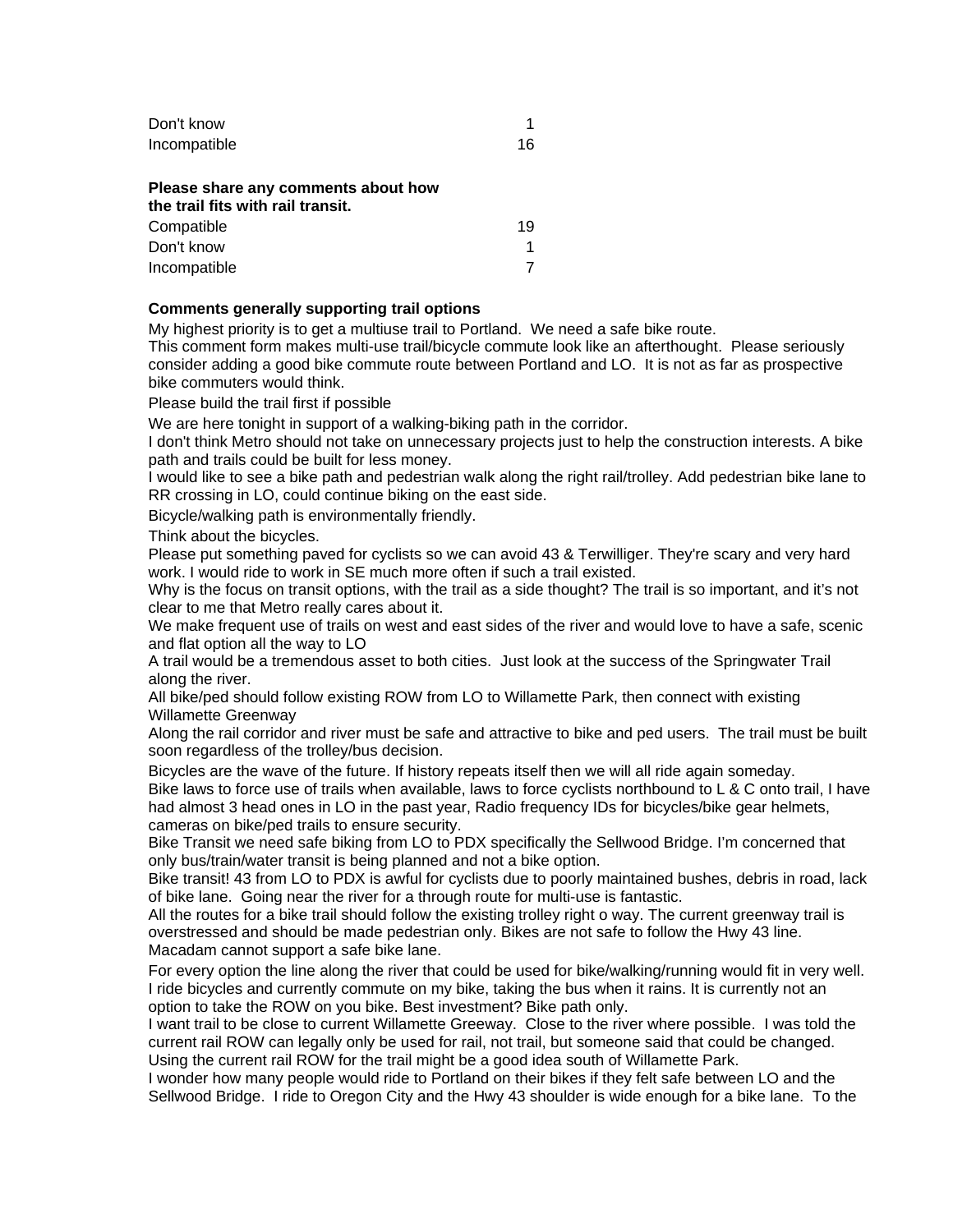folks that worry about a lack of privacy, etc, I say "don't worry!" Many cities larger than Portland support bike trails with very few problems.

I'm worried that NIMBY neighbors will successfully oppose the trail. Trails increase property values, are safe, and give the public opportunities to get healthy exercise. We must keep our commitment to this important trail.

No conflict- bike trail avoid rail ROW except straight section south of Sellwood Bridge where streetcar can be on street with no problem. The trail is the priority

Please build the trail ASAP. I'm driving now and would switch to biking if I had a safe route. I biked to work at my previous job, but I'm not a big jock and I need safe place to ride.

Should be the highest priority option since a trail is compatible with all and is likely to be the lowest cost part of any program.

The greenway trail on the west side of the Willamette could be extended along the river to LO. The old trolley track is really too much and not well used. The greenway trail could use the rail ROW.

The trail could be a safer bicycling alternative to Highway 43 which is dangerous. Giving commuters a bike option can help reduce traffic congestion and it would be a fine scenic corridor that would draw riders.

The use that makes the most sense is convenient the rail line to a multi-use path (if too small to be a rail and trail) I believe the spring corridor is a great comparison. If provides commuting and recreation Oregon City along Old River Road and Parts of hwy 43 where there is additional shoulder width. The options for people and with the City of LO's park upgrades the path will be close to a continuous link to other aspect of this corridor is it would allow universal access since the grades are minimal. This would allow all the public to take advantage of this corridor.

There is no viable option to get from downtown to John's landing to LO at present. A trail is really needed to complete this major transportation link. It's impossible and unsafe to bike on Macadam Ave. & 43. Trails should be accessible to everyone who wants to use them: I can't help but wonder how many people will start biking when gas hits \$4/gal, \$5/gal, \$??/gal.

Macadam and the condos along the river rather than through the condos. So if there must be rail, run it unnecessary proposal that fails to give due consideration to the condo owners. Use existing ROW for bike/hike trail. I understand that there is a rail ROW along Macadam (i.e. between along there. I also understand that Metro's planners propose to use both. This is an outrageous and

Use the current right of way as a ped and bike path like the springwater corridor.

Using the rail ROW would be the way to go for all options. Siting the trail as close to the river as possible to maximize scenic/natural experience. Need to rework interchange at Sellwood Bridge. Keep bikes off heavily trafficked streets if possible, as close to river as possible

In areas of shorter right-of-way that will not support train and path or areas like the trestles where it would be too expensive to build, consider using side streets and parts of Hwy 43 if needed, as well as a Very important! There is now no safe route for adults or children to bike from LO to Portland along 43. compromise for the homeowners who are worried about the impact.

I favor a (fairly) flat bike path connecting the Sellwood Bridge with Lake Oswego. I understand that this could be done fairly quickly but is tied up with the rail option. This is a transportation option that could be court battles that could delay a combined transit and trail system for another ten years. put in place soon and we would not have to endure the numerous negotiations, condemnations and

route several times a month. Having a trail that was as fast as riding along Highway 43 and as safe as riding up Terwilliger and down through the cemetery, would make my bike commutes more frequent and I would like to make sure my support of a trail between Portland and Lake Oswego is known. I ride that make the ride more possible for many of my neighbors.

I would really enjoy seeing a bike/pedestrian trail along the trolley route. Even if it was adjacent to a light rail track similar to the route along 205 to Vancouver. This type of trail would be a very nice connection to the Springwater & East Side Esplanade.

We support a bicycle/pedestrian addition to the rail

#### **Comments with questions about trail options or other ideas**

Run the trail through the Tryon Creek area. Why does it have to be the shortest trip from A to B? Probably need some major new parking structures in LO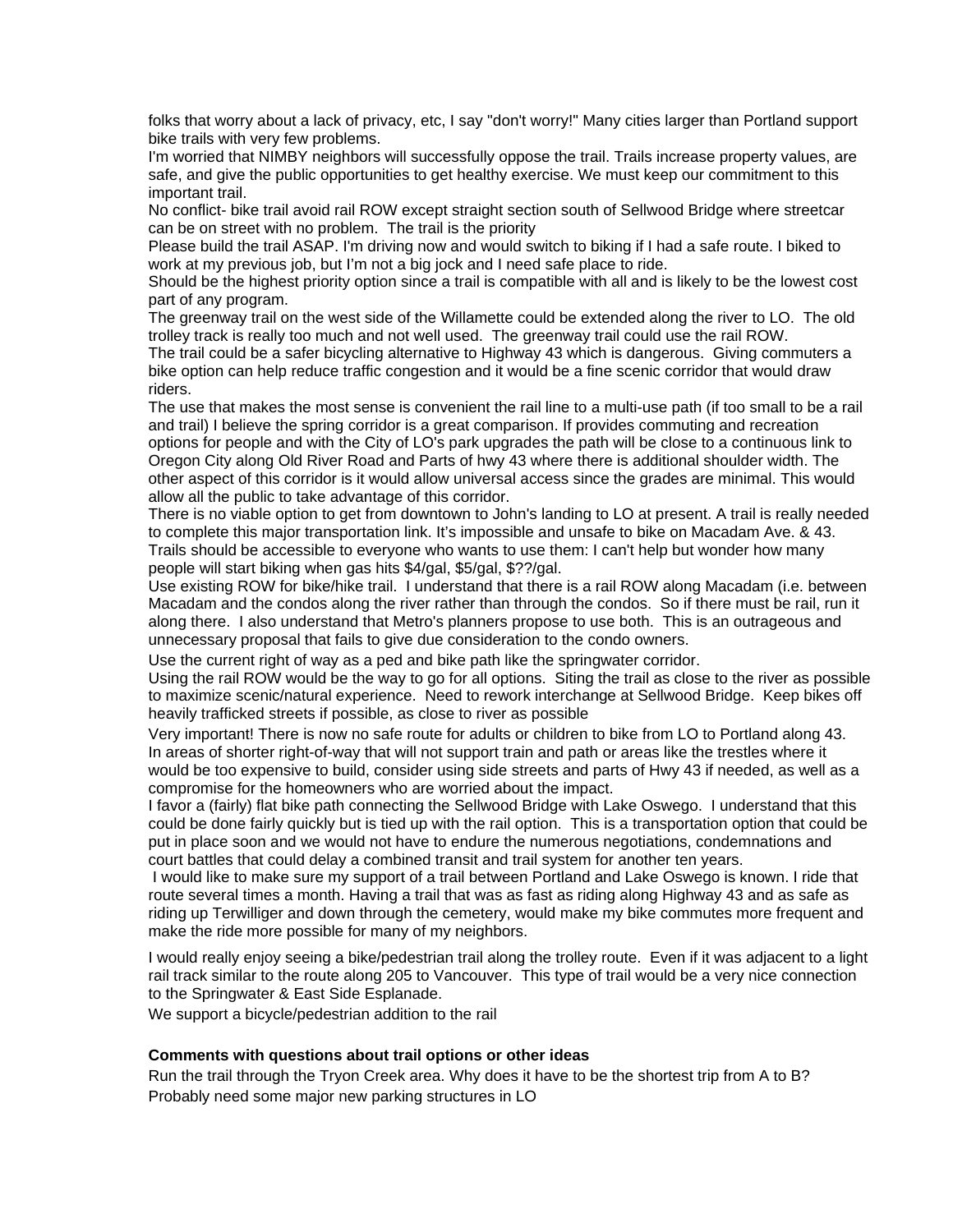Who would monitor trails at night? Currently tracks are not monitored and transients are often found walking tracks.

Public lavatories, Powers marine, validate existing laws, use case studies, make and test new laws, ensure security north south of elk rock tunnel, system response from police, do not build until laws validated and test, how to prevent/deter/respond to stop and rob, home invasions, nefarious actions, human excrement clean up, like springwater corridor

Who would monitor trails at night? This might be a huge magnet for the homeless, safety concerns for residents.

| <b>NO BUILD OPTION</b>                                       |    |  |
|--------------------------------------------------------------|----|--|
| Support no build option<br>Oppose no build option/need to do |    |  |
| something                                                    | 31 |  |

### **OTHER COMMENTS**

I appreciate the opportunity to comment.

Who conducted the studies? I wasn't copies of the studies. What is the purpose of this project? Boring speaker, not very interactive.

Two of my coworkers live near me. One takes the bus now but would really like better service. The other drives now but would take transit if it were faster and more frequent during the day. I think they any of these options would really improve regional transit, contribute to air quality, improve my life personally, help the environment and generally be a very good use of my tax dollars. Please have plastic recycling at your next event. All those water bottles in the trash, come on you're metro!

I am extremely cynical that the only other option being considered other than rail. Most of my concern was over a comment made by a representative that PDX cit owns the current easement and trolley line, before residences were built so it is too bad for the residents.

John's Landing condo owners are represented by an association that never meets and has never sought condo owner input. You need input from the people with rail in our front yards. It looks like Metro has rounded up the usual suspects to product the results it wants regardless of the merits think outside the (rail) box!

I enjoyed the presentation on May 30th and feel that we have many great people to get the ball rolling faster. I hate studies that end in zip then we just have to start over. The traffic problem will not get better unless they start rationing gas or proceed.

I would like to learn more about this process. I may be interested in serving on a committee. Public opinion would be better with rough cost estimates- construction plus operating. Rapid bus through to West Linn or rail including run to Boones Ferry with Park and Ride there

If LO wants rapid rail transit between LO and Portland, then extend Milwaukie LRT across the river to LO. That makes sense. Then it can extend down to West Linn.

Any rail should connect with Tigard or Tualatin west commuter train. All the SDC funds will go to the foothills for years while the rest of LO rots. Keep SDC funds in the area they are generated it. Think more holistically. Include West Linn into the task group making recommendations. Alignments do not go far enough.

many stations will there be for the streetcar and where would they be? The possibility of making Hwy 43 a 2 lane all the way to PDX in the morning, and a 2 way on the way back in the afternoon. The corridor does not sop in LO - did you consider West Linn to Oregon City. How

area headed to Beaverton/Hillsboro/Wilsonville, perhaps partly a rational reaction to Hwy 43 congestion It will take a wide scale change over the region in buses etc. to serve most commuters. Transit not so heavily weighted for CBD employment which is the minority present arrangement. Most LO commuters as well as personal choices.

Too few options! I think the problem needs to be tackled by a bigger scope than what was offered tonight and from many angles. I think you must include other options and a bigger vision that includes more ways to tackle congestion. Just because you have the ROW does not mean that it makes sense to use it.

My concern is that whatever is done be an amenity to the Riverdale-Dunthorpe community and have as